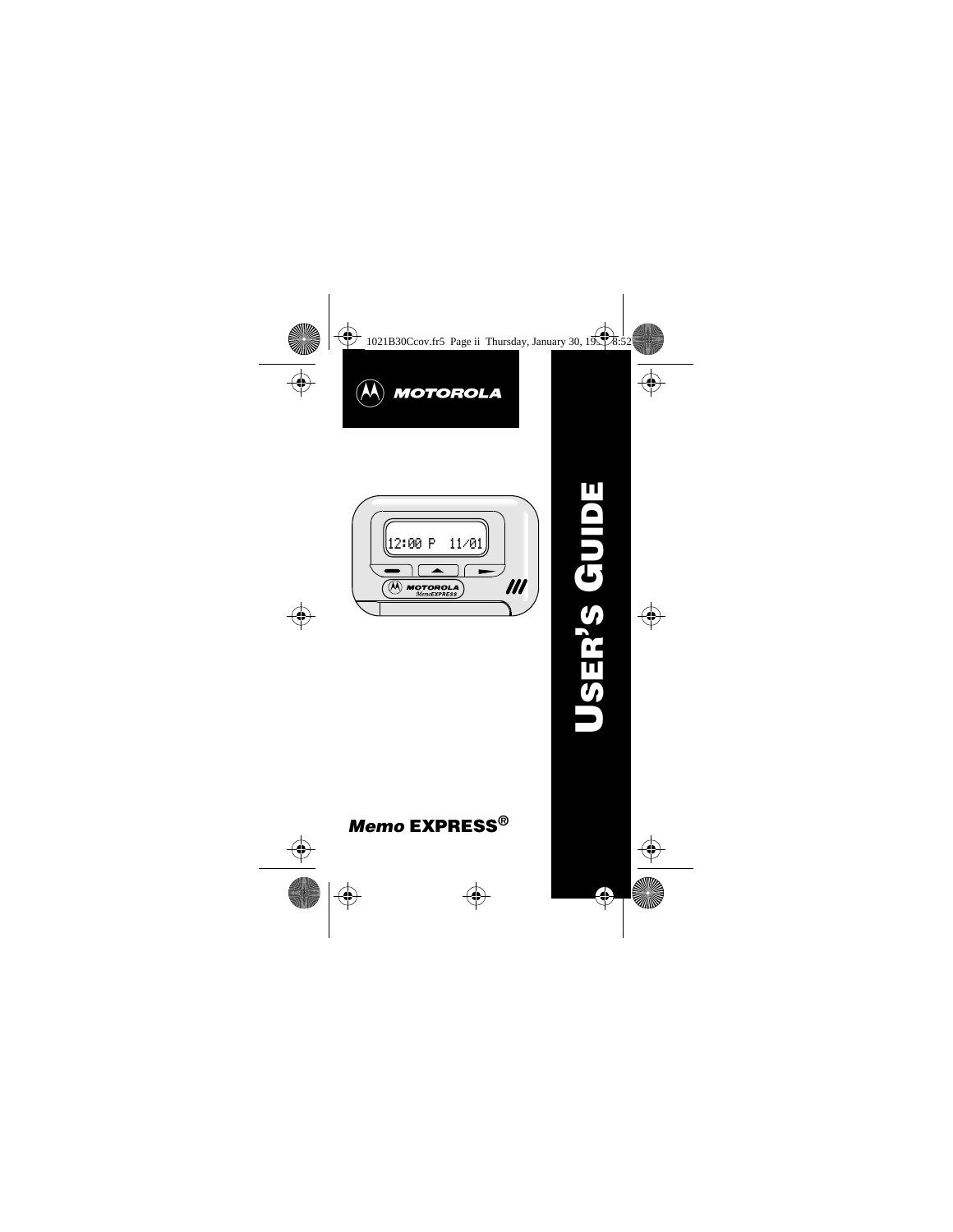# **Contents**

|                                                                                                    | Page |
|----------------------------------------------------------------------------------------------------|------|
| $Introduction \dots \dots \dots \dots \dots \dots \dots \dots \dots \dots \dots \dots \dots \dots$ |      |
| Operating Your Memo EXPRESS Pager 1                                                                |      |
|                                                                                                    |      |
|                                                                                                    |      |
|                                                                                                    |      |
| Turning Your Pager On and Off 3                                                                    |      |
| Setting the Clock and the Date 4                                                                   |      |
| Setting the Incoming Message Alert 5                                                               |      |
| Setting Your Pager's Pleasing Alerts 5                                                             |      |
|                                                                                                    |      |
|                                                                                                    |      |
| Locking and Unlocking Your Messages 8                                                              |      |
| Erasing Messages9                                                                                  |      |
| Setting Your Pager's Alarm9                                                                        |      |
| Setting Automatic On and Off 10                                                                    |      |
| Effective Use of Your Memo EXPRESS Pager11                                                         |      |
|                                                                                                    |      |
|                                                                                                    |      |
| Care and maintenance 16                                                                            |      |
| Cleaning Your Memo EXPRESS Pager 16                                                                |      |
| Functionality and Use of Your Pager. 16                                                            |      |
| Patent Information17                                                                               |      |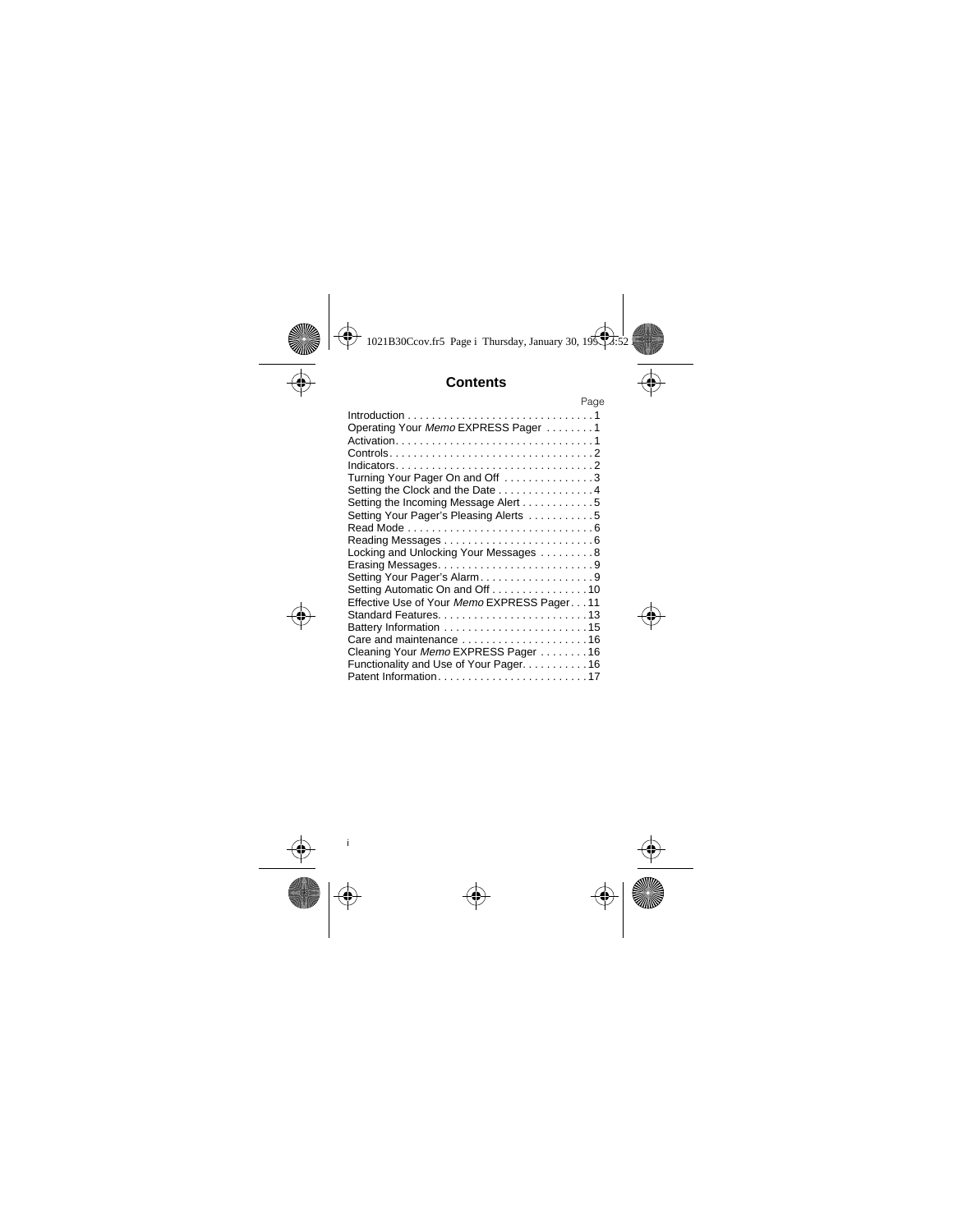## **INTRODUCTION**

Congratulations on your purchase of a Motorola® Memo EXPRESS<sup>®</sup> word message pager. This compact pager incorporates many advances in electronic, microminiaturization, and wireless technology. The Memo EXPRESS pager allows you to receive alphanumeric messages (words and numbers) instantly and affordably.

This user's guide explains how to operate your pager, and provides suggestions for first-time, as well as experienced, pager users. Familiarity with the user's guide assures you get the most from your Memo EXPRESS pager. Keep it handy for quick reference.

## **OPERATING YOUR Memo EXPRESS PAGER**

When someone needs to contact you, a call to your paging service or phone generates a radio signal that sends messages directly to your Memo EXPRESS pager. This signal carries alpha and numeric information that can only be received when your pager is on.

## **ACTIVATION**

Paging service providers require certain procedures in order to activate your new Memo EX-PRESS pager. Contact your provider to begin paging service.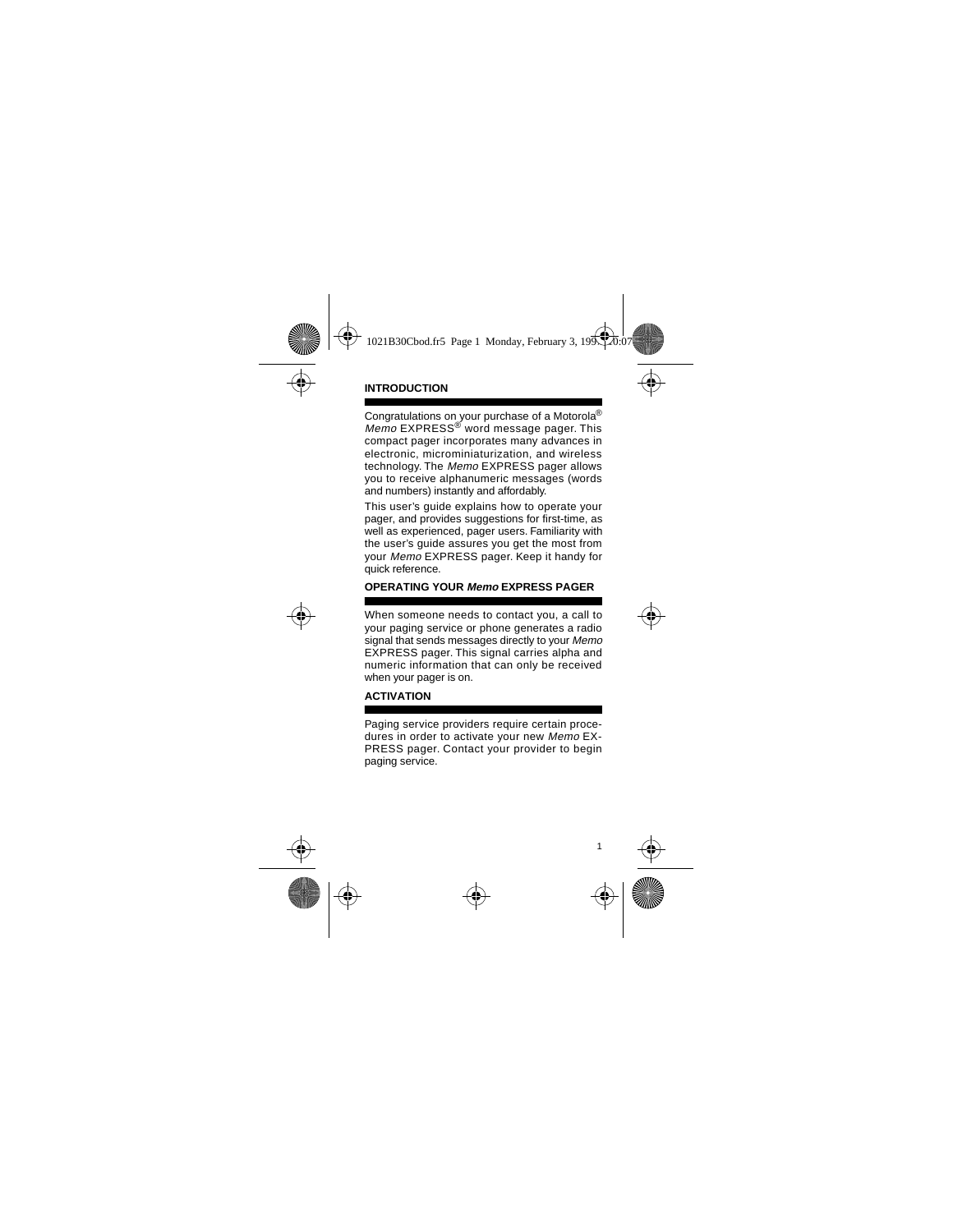

# **CONTROLS**

- Read—used to turn the pager on and to display messages
- Mode-used to scan pager modes
- Select—used to select pager functions

After performing any pager functions described in this manual (setting the time, date, alarm, etc.), your Memo EXPRESS pager automatically returns to the standby mode and your selections are  $activated.$  Or press  $\bullet$  to return to the standby mode and activate your selections.

## **INDICATORS**

- $\blacktriangleleft$  Audible mode
- d. Vibrate (silent) mode
- $\bigcup_{n=1}^{\infty}$  Chirp mode
- Message indicator
- **a** Current message slot
- **n** Locked message
- **a** Reading a locked message
- $\blacktriangleright$  Message continuation indicator
- $\Omega$  Pager alarm activated
- $\Psi$  Out-of-range indicator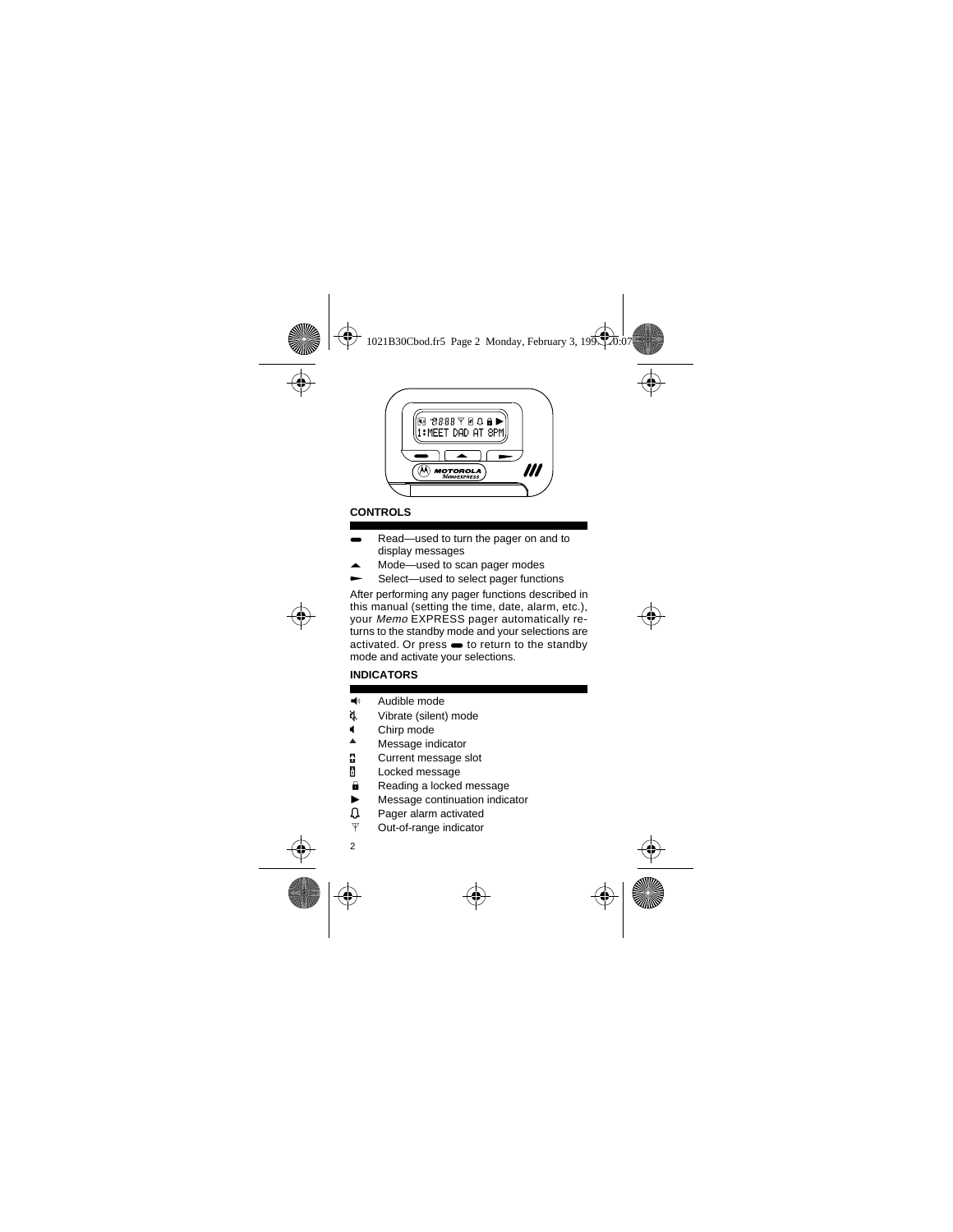# ö Automatic turn on/off feature activated

**F** - Low-battery indicator

Errored data indicator *e*

## **TURNING YOUR PAGER ON AND OFF**

#### **To turn your pager on:**

 $Press \rightarrow$  . An alert indicator in the upper left-hand corner indicates that the pager is on and ready to receive messages.

When the pager is on and no activity is taking place, the standby screen is displayed as shown **below** 



*Example of Standby screen (pager on)*

## **To turn your pager off:**

 $\bullet$  Press  $\triangle$  until TURN PAGER OFF ? is displayed.

## $\bullet$  Press $\leftarrow$ .

The time of day and the date are still displayed on your pager even when it is off.

$$
\begin{pmatrix} 11:27 & P & 11/01 \end{pmatrix}
$$

*Example of Standby screen (pager off)*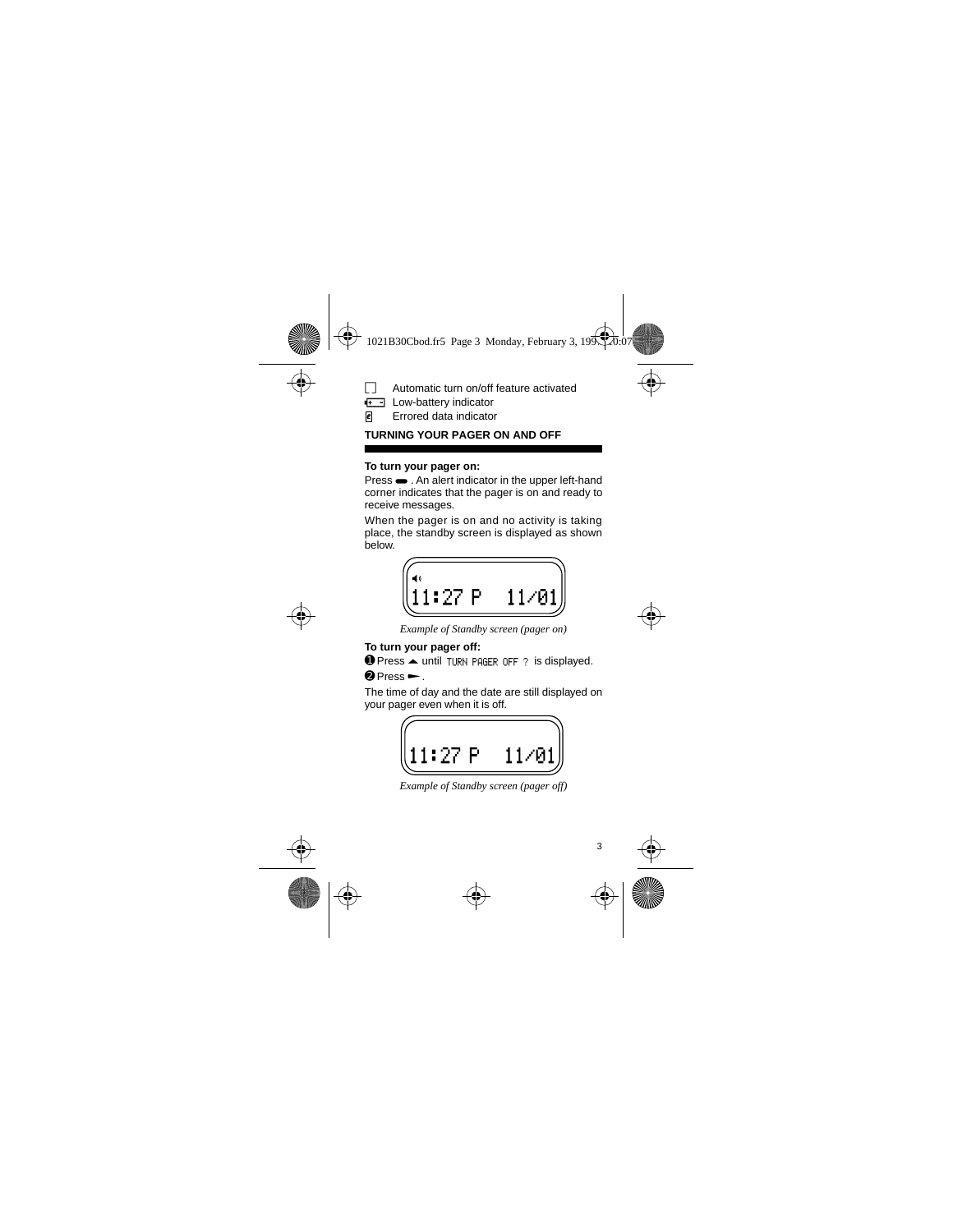## **SETTING THE CLOCK AND THE DATE**

 $\bullet$  Press  $\triangle$  until SET TIME ? is displayed.

 $\odot$  Press  $\rightarrow$ . The hour digits begin to flash.



*Example of Set Time screen*

- $\Theta$  Press  $\blacktriangle$  repeatedly to set the correct hour digits.
- ➍ Press Q. The minute digits begin to flash.
- $\Theta$  Press  $\blacktriangle$  repeatedly to set the correct minutes.
- ➏ Press Q. The A.M./P.M. field begins to flash.
- ➐ Repeat Steps 5 and 6 to set your pager for A.M./P.M., 12/24 hour, and the date.
- **<sup>◎</sup>** Press ➡ or allow the pager to automatically return to the standby screen. The time and the date are displayed.

**NOTES:** When adjusting any of the time and date fields, press and hold  $\blacktriangle$  to fast-forward to your selection. To skip a field, press  $\blacktriangleright$  repeatedly until you get to the desired field. For example, if you only need to change the date, press  $\blacktriangle$  until SET TIME  $\gamma$  is displayed. Then press  $\blacktriangleright$  repeatedly until the date digits begin to flash.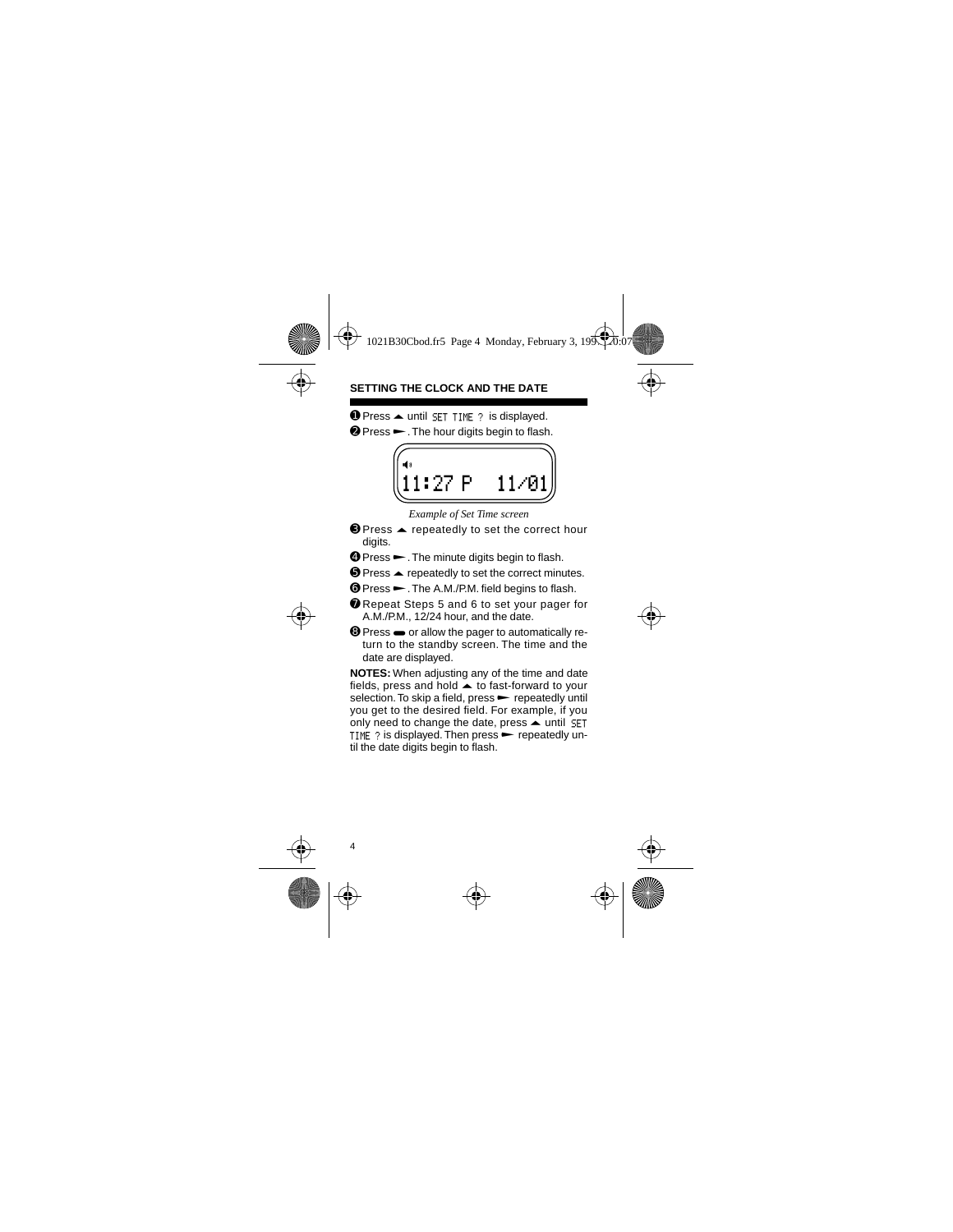## **SETTING THE INCOMING MESSAGE ALERT**

You can set your pager to alert with either an audible (pleasing alert), a vibrate (vibration with no beep tone), or a chirp alert (short beep tone).

- $\bullet$  Press  $\bullet$  until SET ALERT MODE ? is displayed.
- $\bullet$  Press  $\leftarrow$ .
- $\bigcirc$  Press  $\blacktriangle$  until your choice is displayed.
- $\bullet$  Press  $\bullet$  or  $\bullet$ . The alert mode indicator is displayed in the upper left-hand corner of the screen.

The choices are either  $AUDIBLE$  ( $\P$ ), CHIRP ( $\P$ ), or  $UIBRATOR$  ( $\&$ ) which is silent.

#### **SETTING YOUR PAGER'S PLEASING ALERTS**

You can set your Memo EXPRESS pager to alert with one of four musical alerts or one standard beep alert.

**NOTE:** Your pager's incoming message alert mode must be set to AUDIBLE to choose one of the pleasing alerts.

- $\bullet$  Press  $\bullet$  until SET ALERTS ? is displayed.
- **<sup>⊘</sup>** Press ► The current setting is displayed.
- $\Theta$  Press  $\triangle$  until your choice of ALERT 1, ALERT 2, ALERT 3, ALERT 4, or ALERT 5 is displayed.
- **<sup>◎</sup>** Press ➡ to return to the standby screen.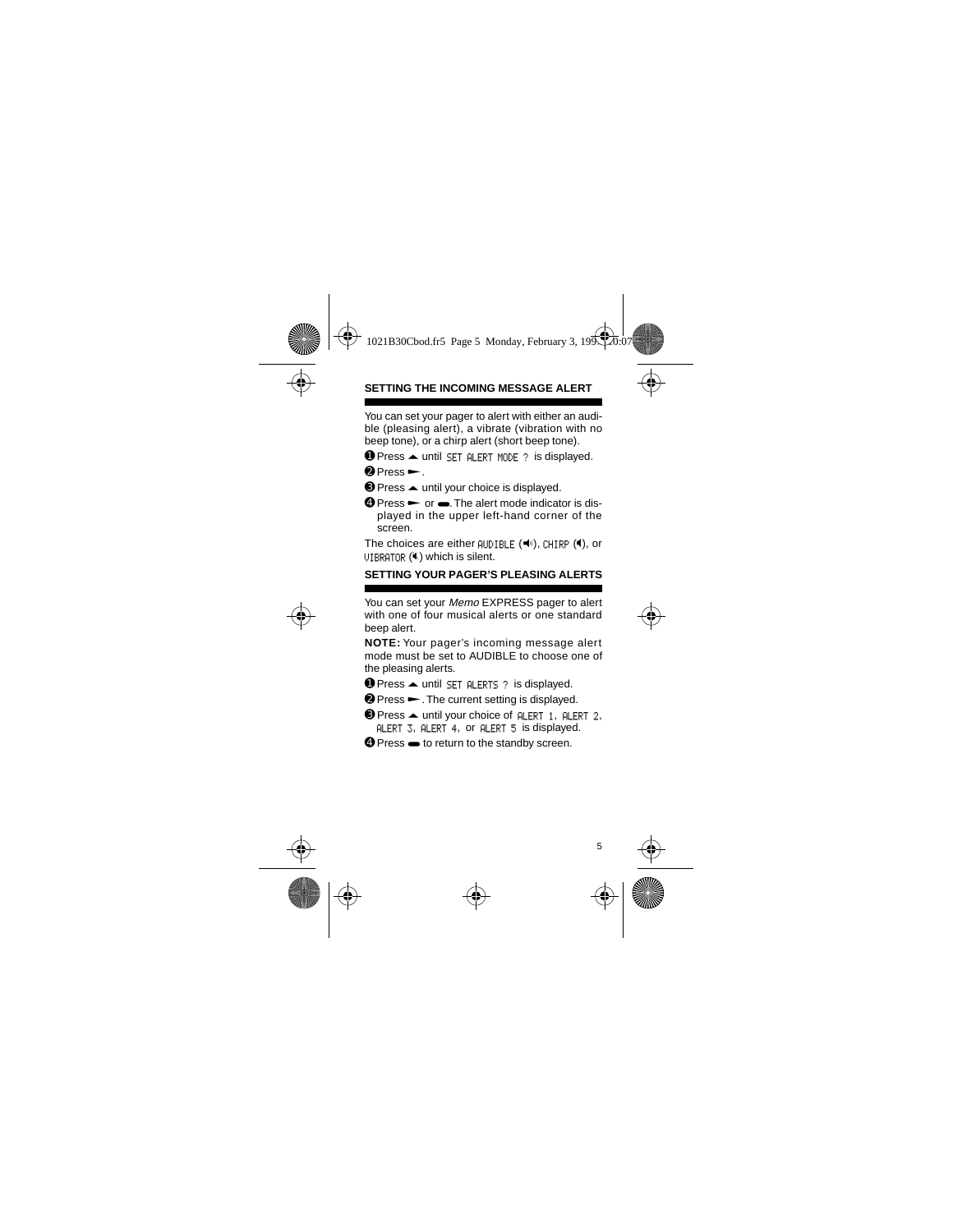## **READ MODE**

This feature allows you to choose the most comfortable way to view messages.

 $\bullet$  Press  $\bullet$  until SET READ MODE ? is displayed.

 $\bullet$  Press  $\leftarrow$ 

<sup>●</sup> Press ▲ repeatedly until your choice of LINE BY LINE, SCROLL 1, SCROLL 2, or SCROLL 3 is displayed.

In the LINE BY LINE mode, each screen of a message is displayed for two seconds.

In the SCROLL mode, messages automatically scroll across the screen until the entire message is displayed. SCROLL 1 (slow), SCROLL 2 (medium), and SCROLL 3 (fast) set the speed at which the message is displayed.

 $\mathbf{\Theta}$  Press  $\blacktriangleright$  or  $\blacksquare$ 

**NOTE:** Read messages line-by-line when operating your pager at temperatures below freezing.

## **READING MESSAGES**

When a message is received, the pager alerts with an audible or a vibrate alert and a flashing message indicator  $\binom{n}{k}$ .

- ➊ Press any button to stop the alert.
- **<sup>⊘</sup>** Press  $\bullet$  to display the message. If there are additional message screens. I is displayed.



*Example of Read screen with message continuation indicator*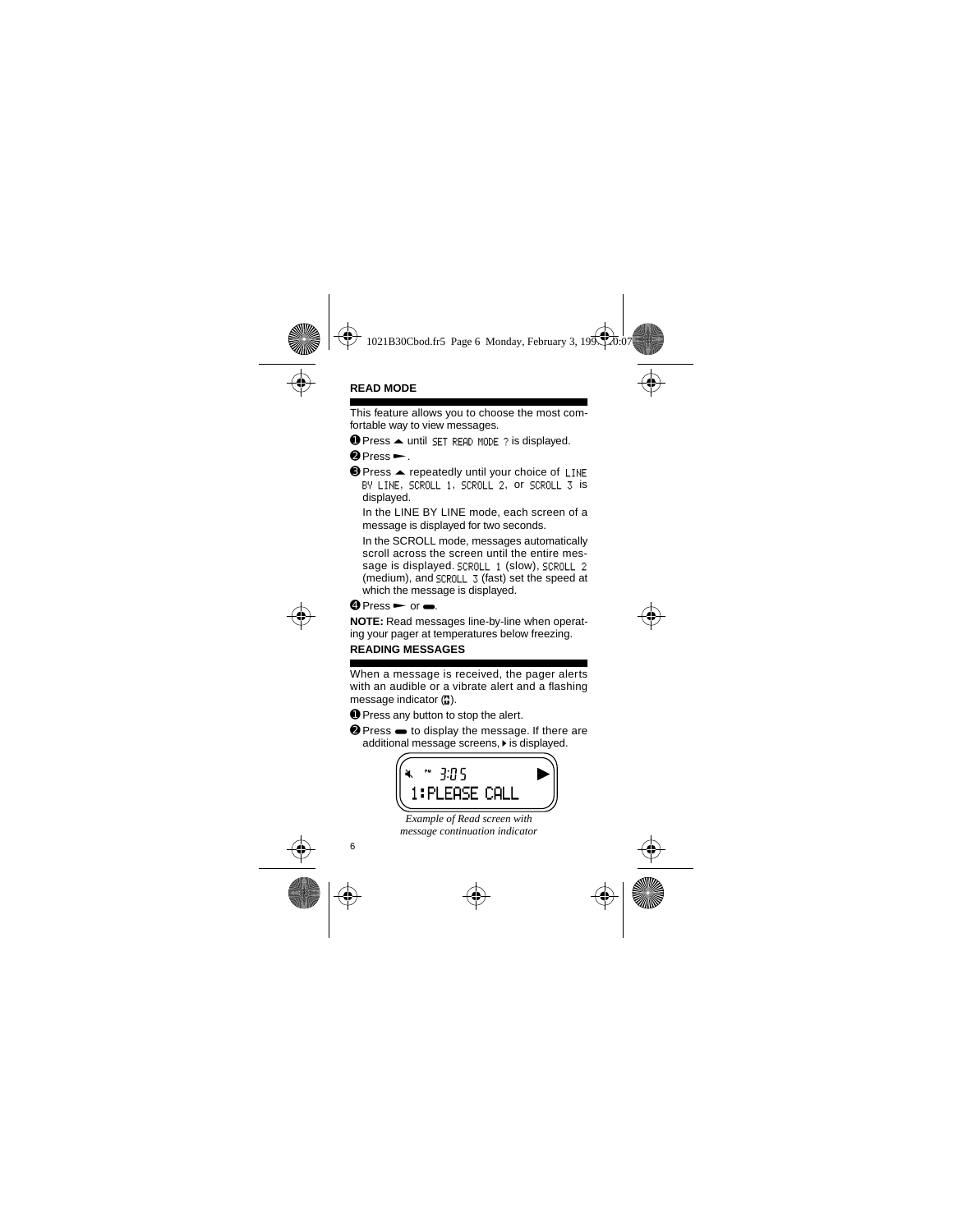➌ Press W to continue to the next screen.

The time of day the message was received is displayed at the top of all message screens.

In the LINE BY LINE mode, each message screen is automatically displayed for two seconds.

#### **To read messages in SCROLL mode:**

Messages automatically scroll across the screen until the entire message is displayed.

- $\bullet$  Press  $\bullet$  to pause the message.
- <sup>●</sup> Press  $\bullet$  again to continue to the end of the message.
- $\odot$  Press  $\rightarrow$  to display the next message.
- ➍ To activate the pager's backlight, press and  $hold \rightarrow$  for two seconds. The pager displays the next stored message.

#### **Unread Messages**

When unread messages exist, the icon in the upper lefthand corner of the screen flashes, and the pager vibrates or chirps (depending upon the current alert mode selected) every two minutes until all unread messages are read.

#### **To read stored messages:**

Your Memo EXPRESS pager can store up to 15 messages.

 $\bullet$  Press  $\bullet$ 

 $\bullet$  Press  $\bullet$  to move the cursor through the messages.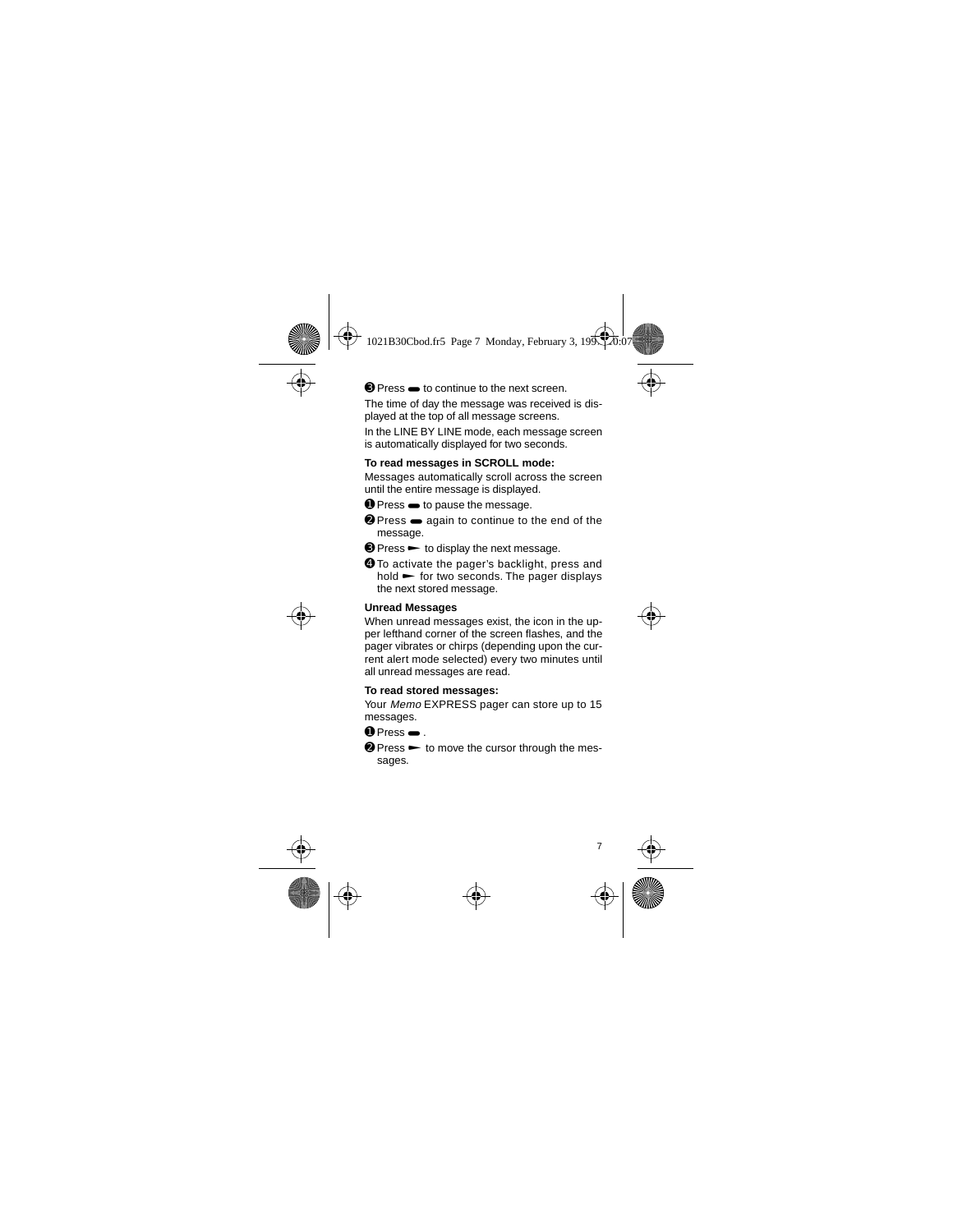The message indicator  $\triangle$  changes to an up arrow **..** indicating the message slot which you are currently in.



*Example of reading a stored message*

➌ Press W to display the message.

# **LOCKING AND UNLOCKING YOUR MESSAGES**

You can lock up to three messages so they will not be erased or replaced by new messages. The message you wish to lock/unlock must be displayed on the screen.

#### **To lock a message:**

- $\bullet$  Press  $\blacktriangle$  while the message is displayed until LOCK PAGE ? is displayed.
- $\odot$  Press  $\rightarrow$ . The message symbol  $\triangle$  is replaced by a lock symbol  $\overline{\mathbb{N}}$ .



*Example of Locked Message screen*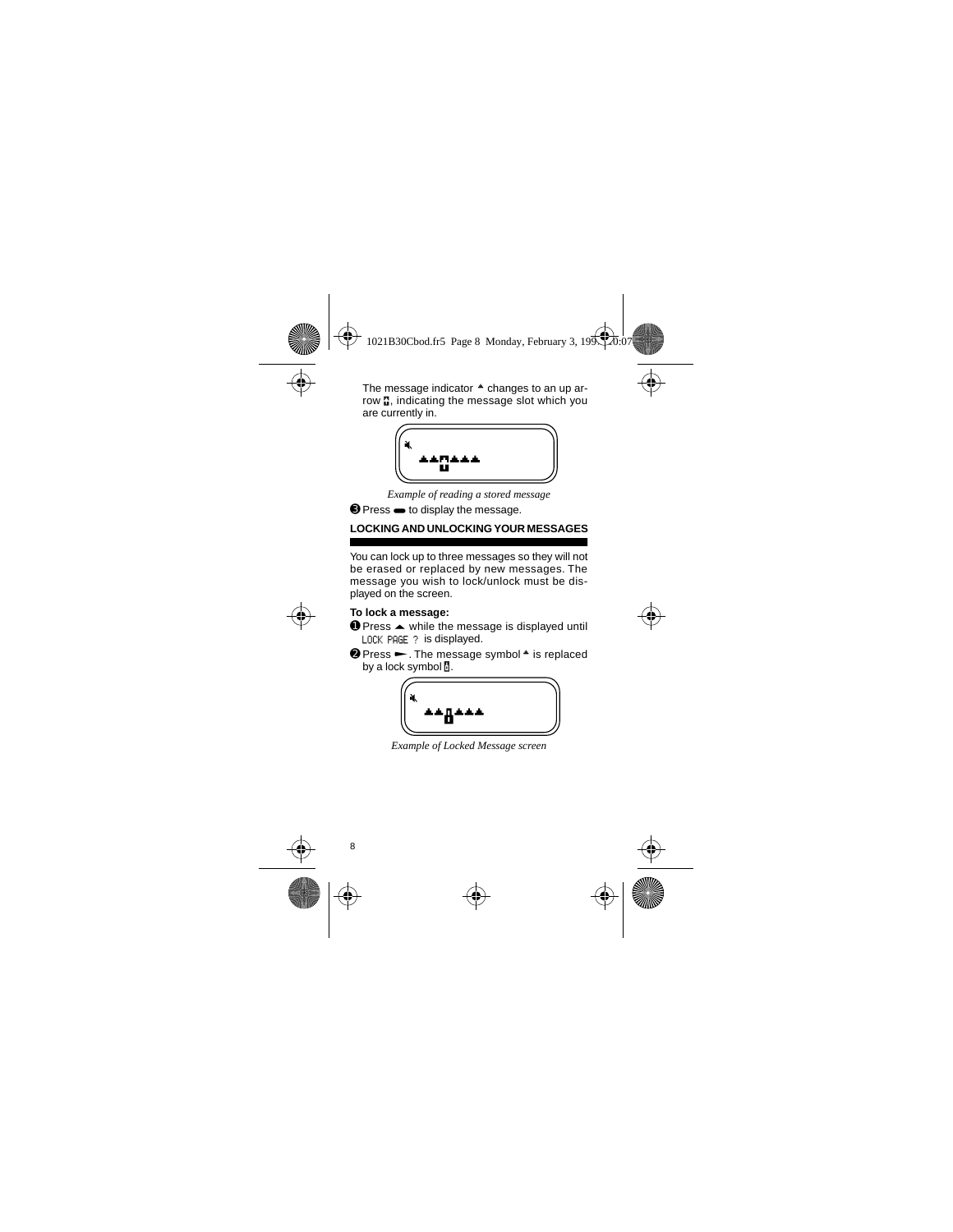**NOTE:** While reading a locked message,  $\theta$  is displayed in the upper portion of the screen.



*Example of reading a locked message*

## **To unlock a message:**

- $\bullet$  Press  $\blacktriangle$  while the message is displayed until UNLOCK PAGE ? is displayed.
- $\bullet$  Press  $\leftarrow$ . The lock symbol  $\overline{a}$  is replaced by the message symbol  $\triangle$ .

## **ERASING MESSAGES**

#### **To erase Individual messages:**

- **O** Press ▲ while the message is displayed until ERASE PAGE ? is displayed.
- $\odot$  Press  $\rightarrow$ . The message symbol  $\dot{\bullet}$  is no longer displayed. All remaining messages are moved to the next available message slots.

#### **To erase all messages:**

- $\bullet$  Press  $\bullet$  until ERASE PAGES ? is displayed.
- **<sup>②</sup> Press ►.** All read, unlocked messages are erased from pager memory.

## **SETTING YOUR PAGER'S ALARM**

You can set your pager's alarm to alert you at a certain time of day.

 $\bullet$  Press  $\bullet$  until SET ALARM ? is displayed.

 $\bullet$  Press  $\leftarrow$ .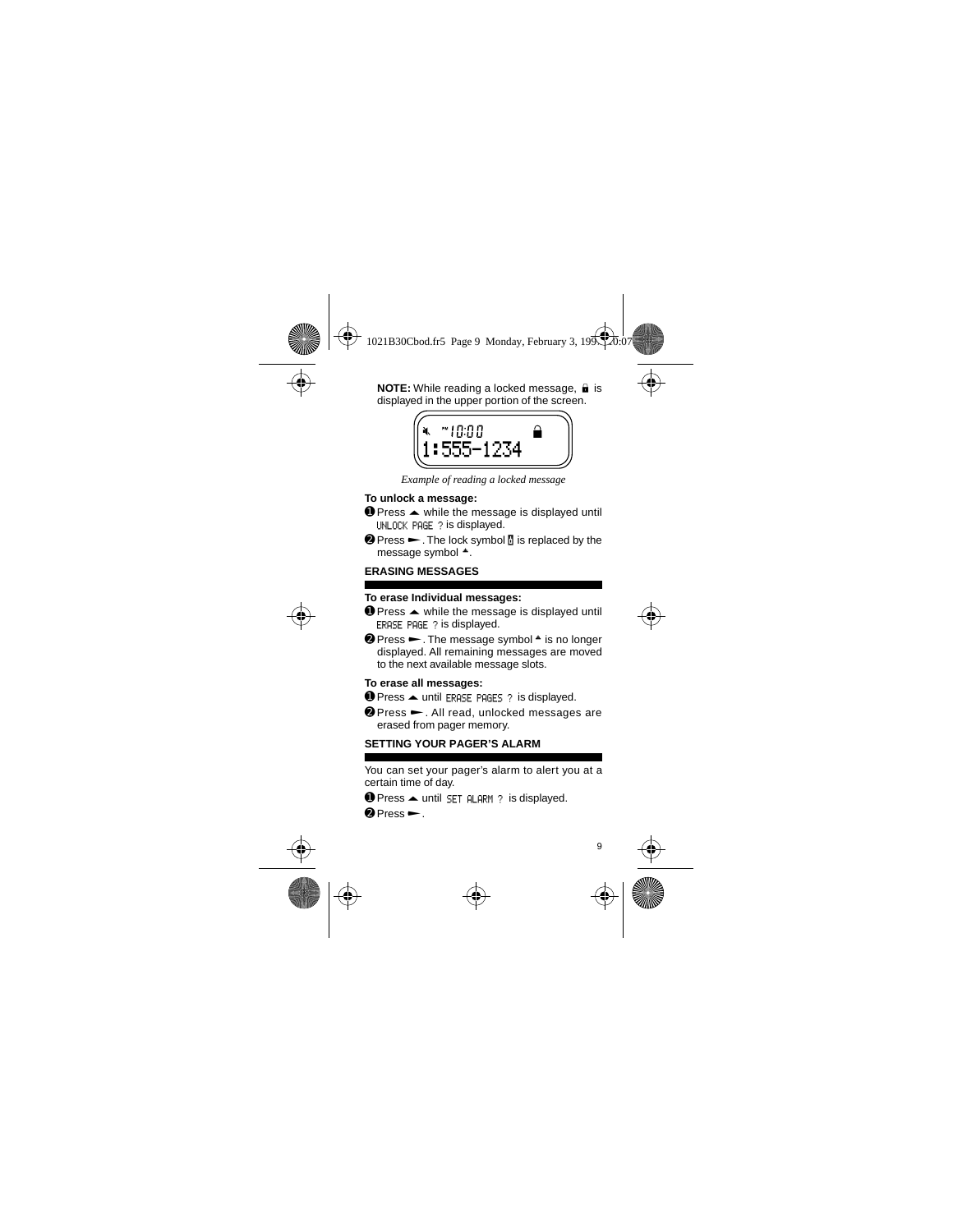Follow the instructions under "Setting the Clock and the Date" to set the time for the alarm to sound.

## **To enable or disable the alarm:**

 $\bullet$  Press  $\triangle$  until SET ALARM ? is displayed.

- **❷ Press ► until you get to the ON/OFF field.**
- <sup>●</sup> Press ▲ until your choice of  $\overline{M}$  or  $\overline{M}$  is displayed.

When the alarm is enabled,  $\Omega$  is displayed on the standby screen.



*Example of Standby screen with Alarm enabled*

**NOTE:** The alarm symbol **Ω** is displayed even when the pager is off and the alarm is enabled.

# **SETTING AUTOMATIC ON AND OFF**

You can set your Memo EXPRESS pager to automatically turn on and off. This feature can greatly improve battery life.

## **To enable automatic mode:**

- $\bullet$  Press  $\bullet$  until PAGER AUTO ? is displayed.
- $\bullet$  Press  $\bullet$ . The current setting is displayed and  $\Box$  appears around the alert mode indicator.



*Example of Standby screen with Automatic On/Off enabled*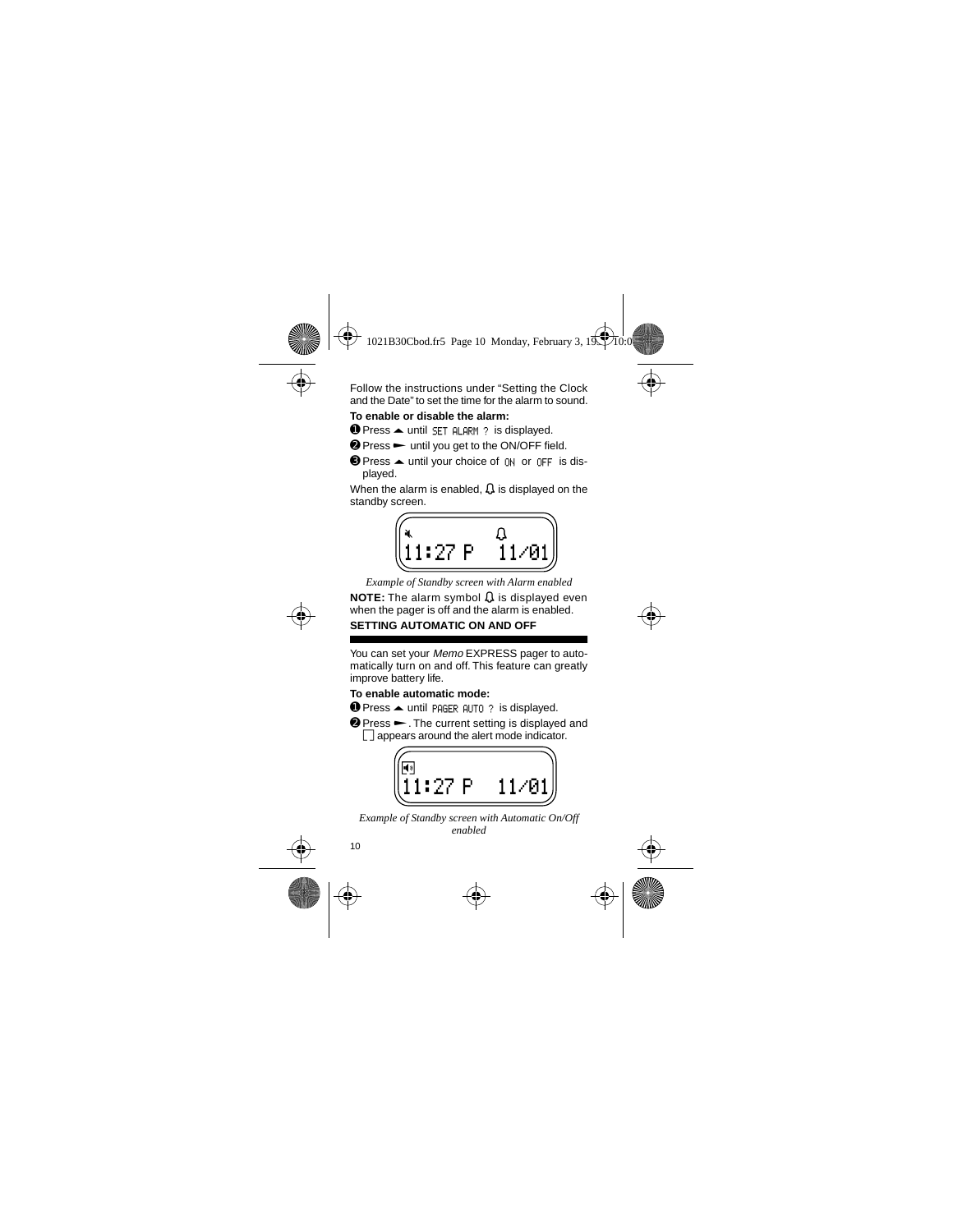#### **To set the on/off times:**

 $\bullet$  Press  $\bullet$  until SET AUTO ON/OFF? is displayed.

<sup>●</sup> Press ►. The current setting is displayed and the auto-on hour digits flash.

Follow the instructions under "Setting the Clock and the Date" to set the turn-on and turn-off times. The left series of digits are the turn-on time. The right series of digits are the turn-off time.

**NOTES:** When operating in the automatic on/off mode, the pager can still be manually turned on and off.

#### **To disable automatic mode:**

**O** Press ▲ until PAGER MANUAL ? is displayed.

 $\bullet$  Press  $\leftarrow$  . The symbol  $\Box$  disappears from the standby screen.

#### **EFFECTIVE USE OF YOUR Memo EXPRESS PAGER**

Your Memo EXPRESS pager can help you keep in contact with everyone important to you—children or child care providers, business office, data services, and voice mail. Ensure your children's school, physician, and friends have the number so you can be contacted in emergencies.

Give your pager number to family, friends, and associates to assure contact at any time, in any place. When calling your pager number, they enter the number where they can be reached on a tone-type keypad. This number is then displayed on your *Memo* EXPRESS pager.

Software programs used on a personal computer, along with a modem or stand-alone page-entry device, allow you to receive or send alphanumeric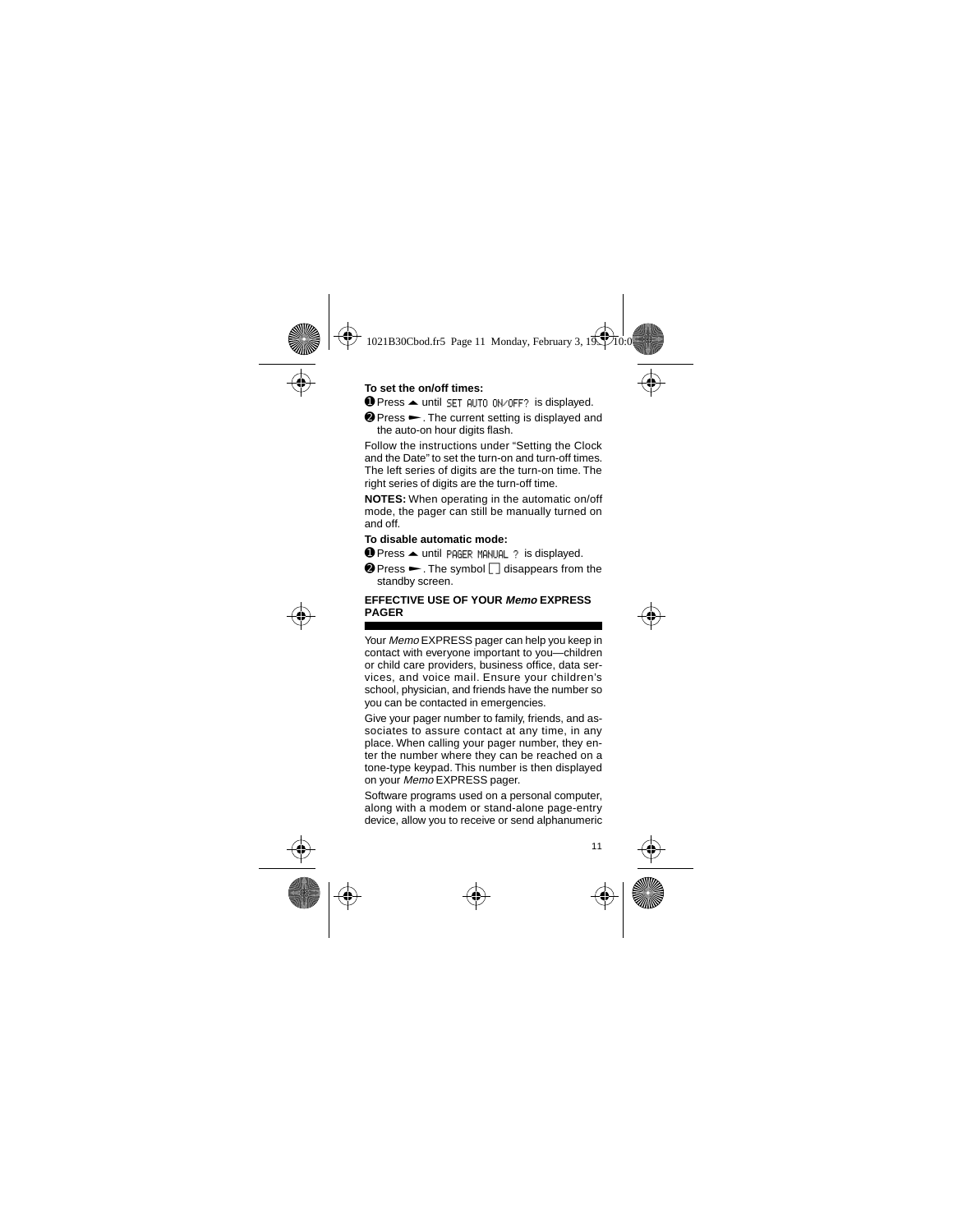messages. For example, your children can page you with a message At Jimmy's 555-1234. You would know where your children are and the phone number in case you need to contact them. Contact your service provider or local software outlet for alpha-entry options.

If you have a cellular phone, give your pager number instead of your cellular phone number. Then you can decide who to call back on your cellular phone, without paying for incoming cellular calls. The Memo EXPRESS pager can help reduce your monthly cellular phone bill!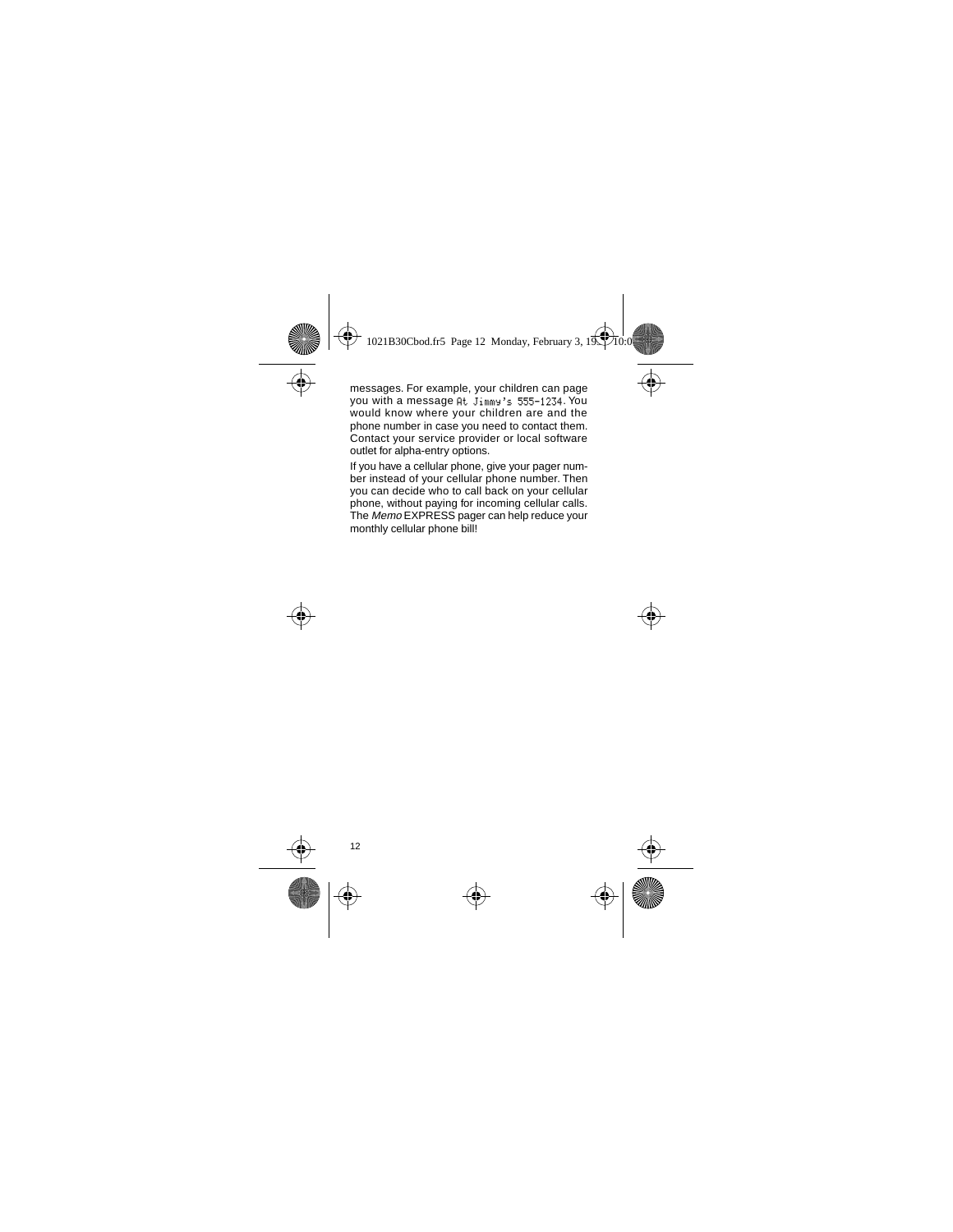## **STANDARD FEATURES**

**Time of Day/Day and Month:** The time of day and the date and month are displayed whether the pager is on or off.

**User-Selectable Pleasing Alerts:** When the pager is in the audible alert mode and a message is received, the pager alerts with a pleasing musical sound.

**Message Lock:** Up to three messages can be locked so they will not be removed from memory.

**Automatic Reset:** Pager alerts automatically stop even if you do not press any of the pager's buttons.

**Reminder Chirp:** The pager chirps or vibrates every two minutes until you read all unread messages.

**Low-Battery Indicator:** When the battery is nearing the end of its life, the low-battery symbol  $\overline{A}$ . is displayed and the pager gives a two-second alert. Replace the battery within five days after the first appearance of the low-battery indicator.

**Endless Line Display (Scroll):** Messages automatically scroll across the screen until the entire message is displayed.

**Backlight:** In low-light conditions, press and hold  $\blacktriangleright$  for two seconds while reading a message to activate the pager's backlight. The backlight is also activated by pressing  $\blacktriangleright$  while in the standby mode.

**Time Stamp:** The time of day that a message was received is displayed on all screens of the message.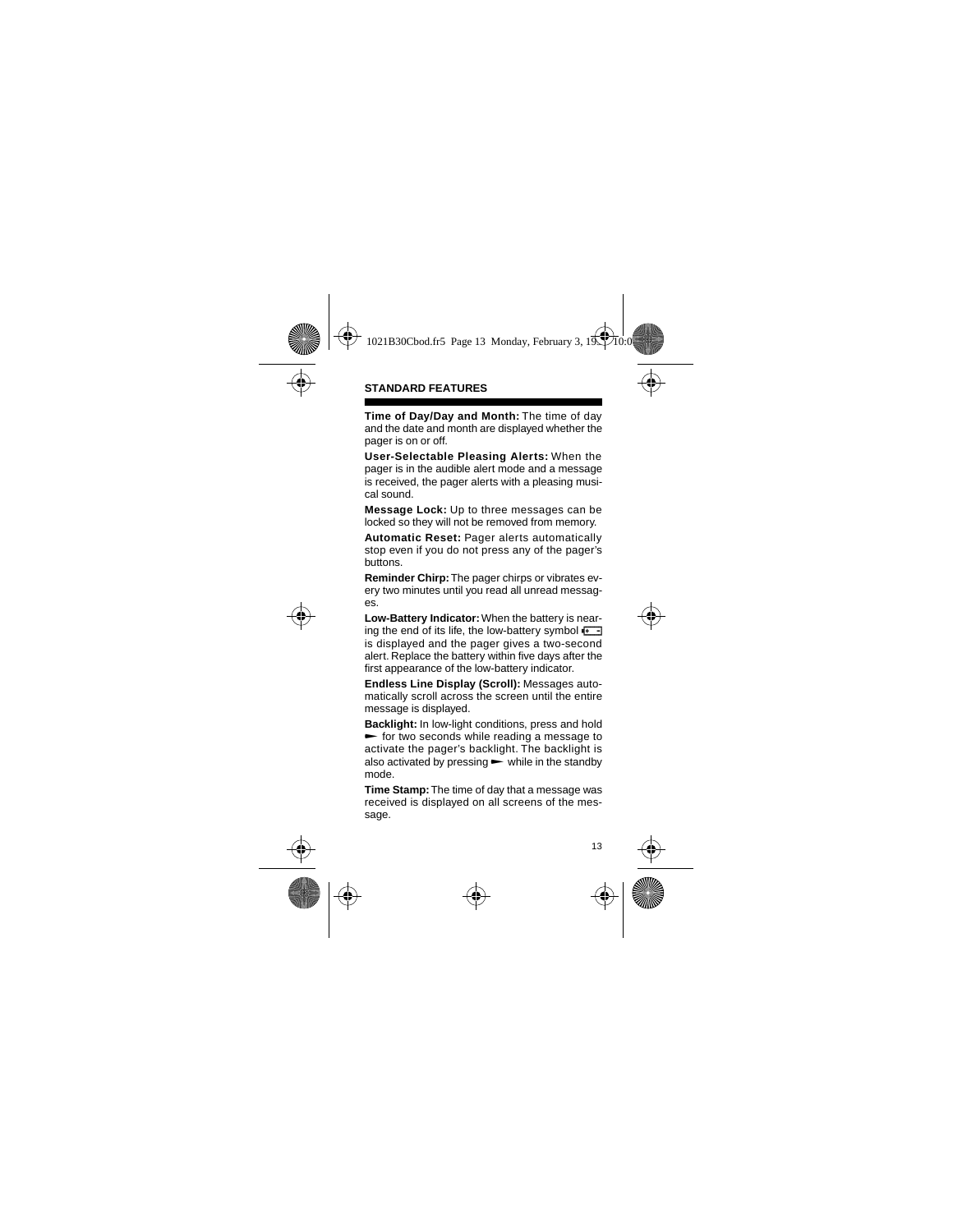**Automatic On/Off:** The pager can be set to turn on and turn off at preselected times.

**Message Erase:** When messages are no longer needed, erase them to free space for new messages.

**Memory Retention:** All messages remain in memory even when the pager is turned off or when changing the battery.

**Out of Range:** With this option enabled,  $\phi$  is displayed in the upper portion of the screen when your pager is located outside of your paging coverage area. ú is no longer displayed when you return to your coverage area.

**Errored Data Indicator:** When reading a stored message containing potentially corrupt data, **e** is displayed in the upper portion of your screen.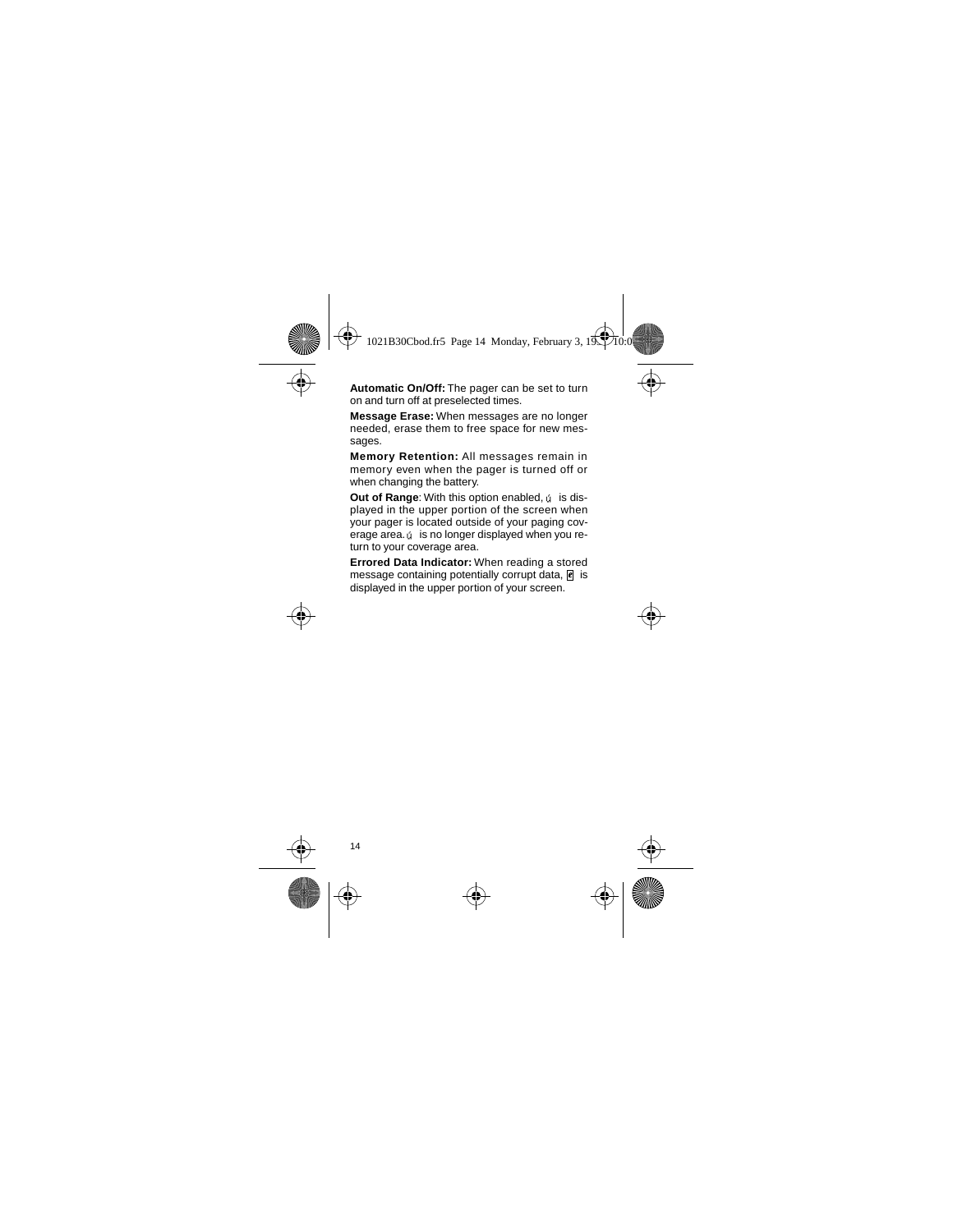## **BATTERY INFORMATION**

The Memo EXPRESS pager operates with one AAA-size alkaline battery.

#### **To install the battery:**

- ➊ Hold the pager in both hands and use your thumbs to press down on the battery door. Slide the door until its locking tabs release.
- **<sup>●</sup>** Continue sliding the door until it is free of the housing.
- ➌ Align the battery so the positive (+) and negative (–) markings match the direction of the polarity markings.
- ➍ Insert the battery.
- ➎ To replace the battery door, align the grooves on the battery door with the grooves on the front and back housing. Slide the battery door until it is fully closed and a "click" is heard. The battery door is self-locking.

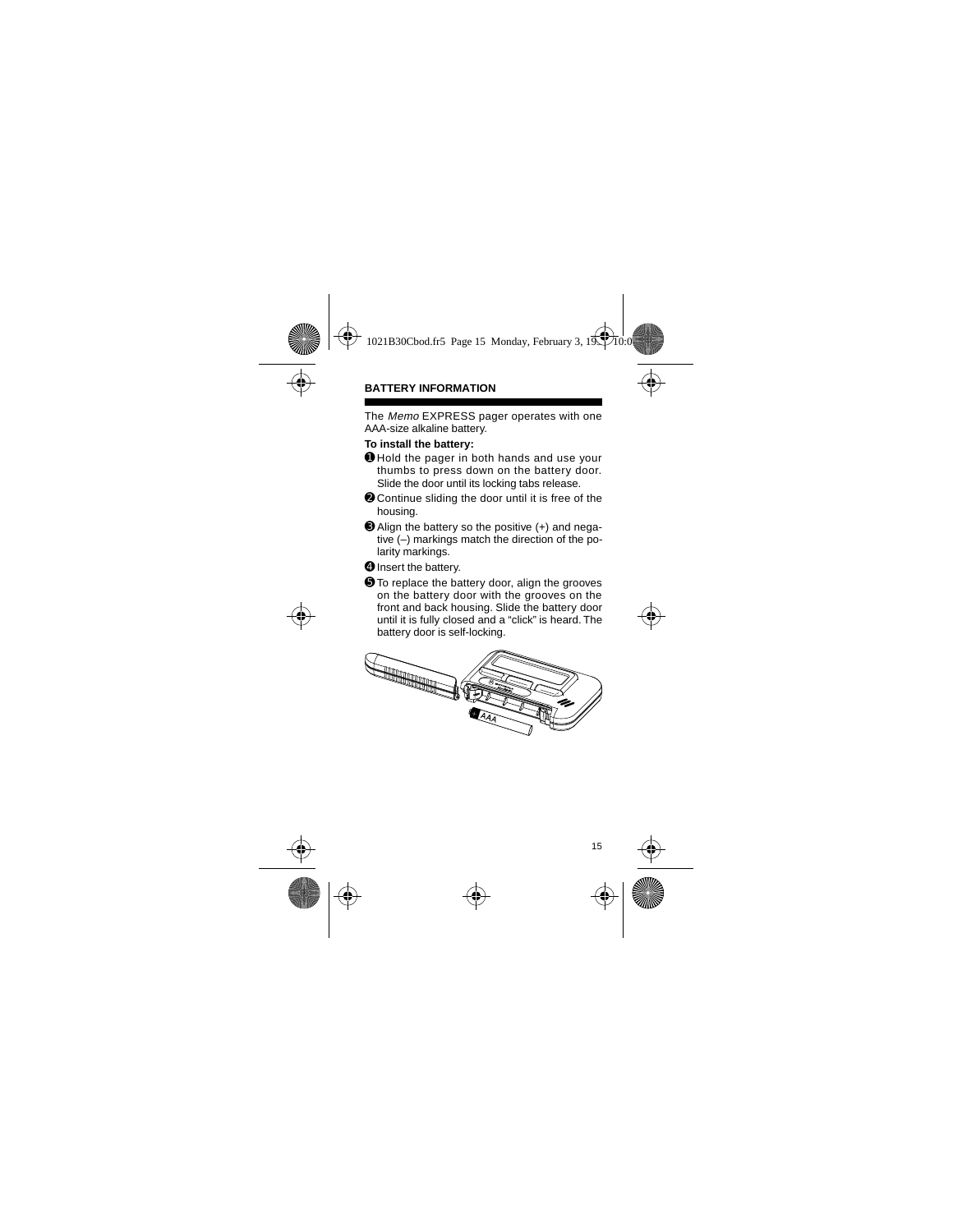## **CARE AND MAINTENANCE**

The Memo EXPRESS pagers are durable, reliable, and can provide years of dependable service; however, they are precision electronic products. Water and moisture, excessive heat, and extreme shock may damage the pager. Do not expose your pager to these conditions. If repair is required, the Motorola Service Organization, staffed with specially trained technicians, offers repair and maintenance facilities throughout the world.

You can protect your pager purchase with an optional extended warranty covering parts and labor. For more information about warranties or repair, please contact either your paging service provider, retailer, or in the U.S. call Motorola, Inc. at 1-800-548-9954.

## **CLEANING YOUR Memo EXPRESS PAGER**

To clean smudges and grime from the exterior of the Memo EXPRESS pager, use a soft, non-abrasive cloth moistened in a mild soap and water solution. Use a second cloth moistened in clean water to wipe the surface clean. Do not immerse in water. Do not use alcohol or other cleaning solutions.

## **FUNCTIONALITY AND USE OF YOUR PAGER**

For questions pertaining to the functions and use of your Motorola pager, please visit our web site at www.mot.com/pagers or in the U.S. call 1-800- 548-9954. For questions pertaining to your paging service, contact your paging service provider.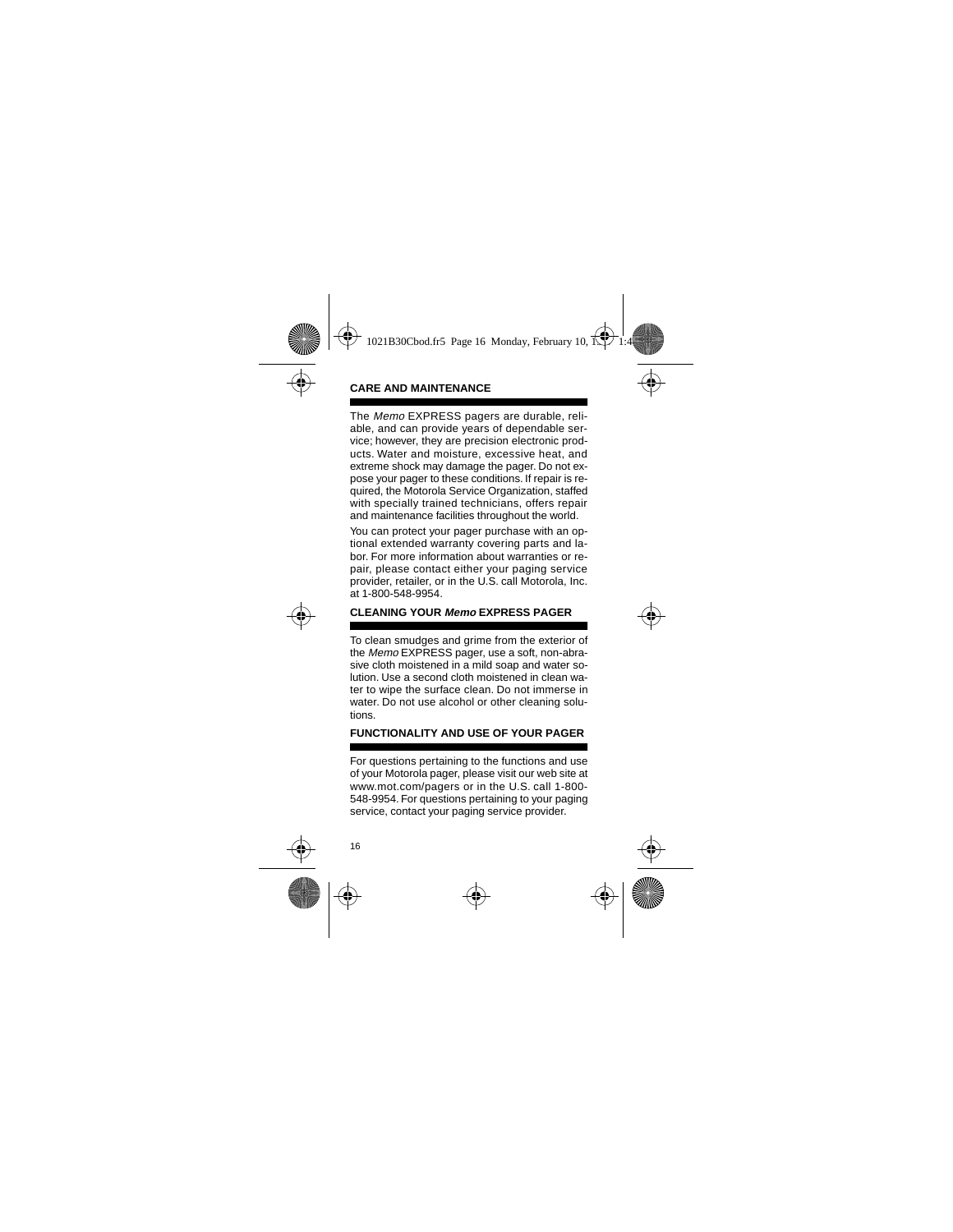## **PATENT INFORMATION**

This Motorola product is manufactured under one or more Motorola U.S. Patents. A listing of these patents is provided inside the battery door. Other patents covering this product are pending.